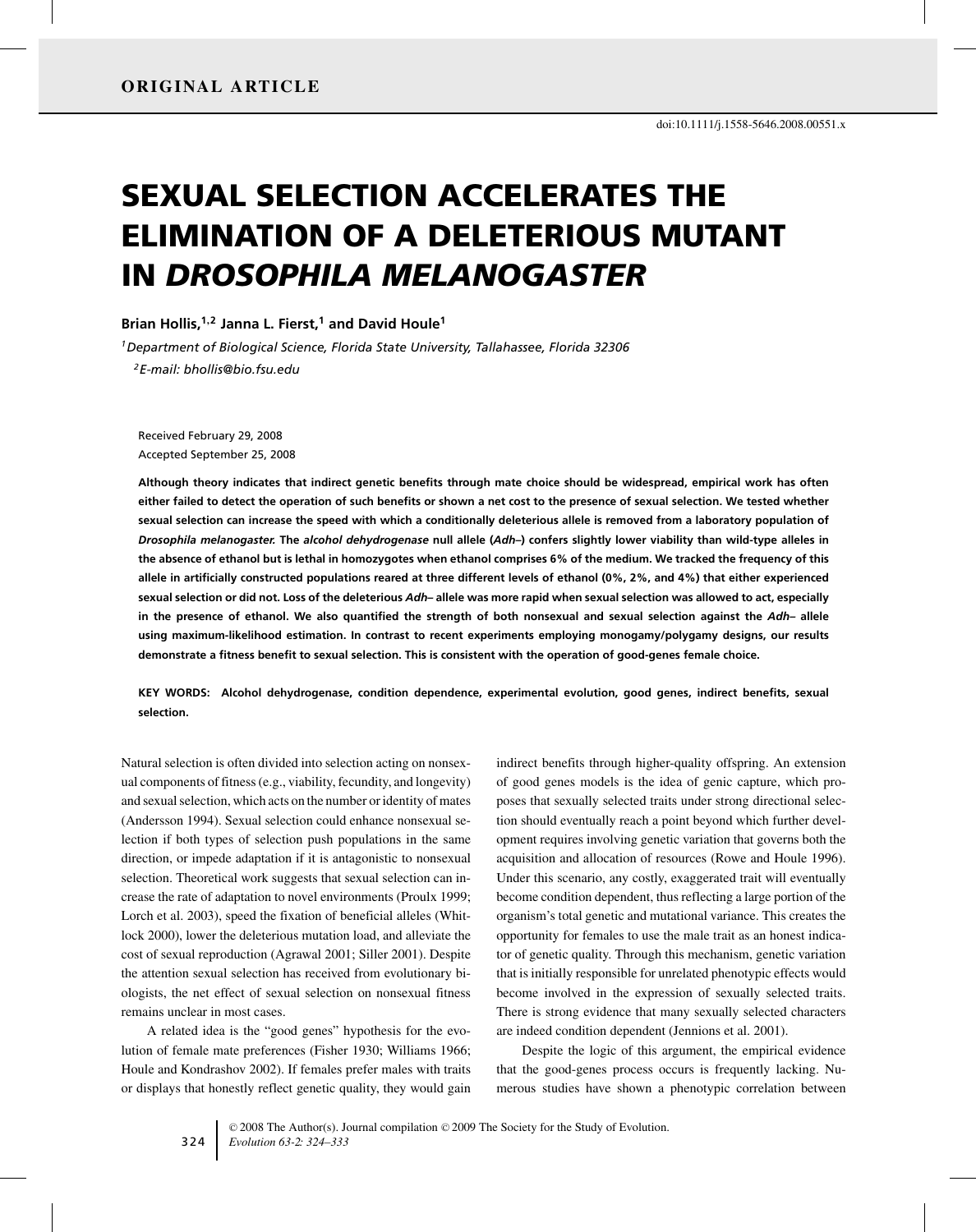sire attractiveness and offspring fitness (e.g., Reynolds and Gross 1992; Norris 1993; Hasselquist et al. 1996), whereas others have not (e.g., Howard et al. 1994; Brooks 2000). A meta-analysis of such studies, spanning a broad range of taxa, indicates about 1.5% of variance in viability is explained by favored male characters (Møller and Alatalo 1999). It is unclear from these singlegeneration studies how much of an impact on adaptation an effect of this size would have. Furthermore, the typical investigation of good genes suffers from an inability to exclude the possibility that the observed correlation between attractiveness and measures of fitness has no genetic component (e.g., Møller 1991). Females may find certain males more attractive because they are less likely to infect potential offspring with parasites, for example, or because the males provide some resource. If these features of the male are environmentally mediated rather than genetic, offspring with high measures of components of fitness result simply through the operation of female choice for direct benefits.

Several rigorous, multigeneration attempts to study the effects of sexual selection on fitness have either not shown any advantage to sexual selection or detected a cost to it (Holland and Rice 1999; Holland 2002; Radwan 2004; Rundle et al. 2006). These results are consistent with models of mate choice that predict sexual selection may lower nonsexual fitness through costly displays (Haldane 1932; Lande 1981; Price et al. 1993) or intersexual conflict (Parker 1979; Holland and Rice 1998). Sexual conflict is defined as sexually antagonistic selection on a shared trait of males and females (e.g., mating rate) (Rowe and Day 2006) and can lead to antagonistic coevolution as males and females evolve adaptations against one another (Rowe et al. 1994; Rice 1996; Holland and Rice 1998; Gavrilets et al. 2001). The possible effects of this arms race are particularly intriguing. Is it the case that sexual selection is often characterized by high levels of sexual conflict that impose a load upon populations?

Many experiments looking for indirect benefits are performed with *Drosophila*, a taxon in which conflict levels are known to be high. There is extensive sexual conflict between male and female *D. melanogaster* over mating rate (Holland and Rice 1999; Pitnick et al. 2001; Pitnick and Garcia-Gonzalez 2002; Friberg and Arnqvist 2003), and female remating reduces life span and lowers fitness (Pitnick and Garcia-Gonzalez 2002; Friberg and Arnqvist 2003). The accessory gland proteins of *D. melanogaster* male ejaculate are toxic to females (Chapman et al. 1995; Wigby and Chapman 2005) and are hypothesized to have evolved by selection on sperm competitiveness. Male– male competition is an important determinant of reproductive success in *D. melanogaster*, through both sperm competition (Clark et al. 1995; Ochando et al. 1996; Hughes 1997; Harshman and Clark 1998) and possibly the increased mating success of larger males (Partridge et al. 1987a,b). An experiment

by Stewart et al. (2005), in which a trait that allowed female *Drosophila* to avoid excessive matings readily evolved, clearly demonstrates the selective pressure exerted by this sexual arms race. The lack of evidence for indirect benefits and the high level of conflict between the sexes in *Drosophila* suggest that sexual selection may generally be harmful to *D. melanogaster* populations.

It is important to recognize, however, that the strong evidence in favor of sexual conflict does not preclude the possibility of fitness benefits arising from sexual selection at other loci. The strongest evidence for sexual conflict comes from populations adapting to either increased or decreased levels of conflict. Although conflict in many of these experiments clearly has negative effects on population level fitness, it is not clear that this prevents other types of sexual selection from influencing the fate of particular alleles.

In the experiment reported here, we tested the idea that sexual selection can increase the rate of adaptation by accelerating the elimination of a deleterious allele from a population. We constructed *Drosophila melanogaster* populations segregating for a null allele at the *alcohol dehydrogenase* locus, *Adh*. The alcohol dehydrogenase enzyme, ADH, is necessary for flies to metabolize and detoxify ethanol in the medium (Daly and Clarke 1981; Oakeshott et al. 1984; Geer et al. 1985). The absence of ADH activity is slightly deleterious in the absence of ethanol in the medium (van Delden and Kamping 1988), but becomes lethal ethanol makes up 6% of the medium (Bijlsma and Bijlsma-Meeles 1991). There is also evidence for lowered levels of locomotion in flies with null alleles at the *Adh* locus when they are exposed to ethanol (Wolf et al. 2002). Populations segregating for this allele allow us to manipulate both the strength of nonsexual selection (by adjusting the amount of ethanol in the medium) and sexual selection (by adjusting the mating portion of the life cycle). We used this system to address whether sexual selection improves nonsexual fitness and, if so, the extent to which this improvement depends on the strength of nonsexual selection.

# *Materials and Methods* FLY STOCKS AND REARING

The experiment used a large, outbred population of flies (the IV laboratory stock) that has been adapting to the laboratory environment for more than 750 generations (Houle and Rowe 2003). Flies were maintained on standard cornmeal medium, with the appropriate ethanol concentration added just prior to dispensing food into shell vials and bottles.

The allele tracked within populations was *Adh<sup>n</sup>*<sup>1</sup> (Grell et al. 1968)*,* hereafter referred to as *Adh–*. We backcrossed the *Adh–* allele into the IV population for four generations to establish an *Adh–* laboratory stock that shared 94% of its genetic background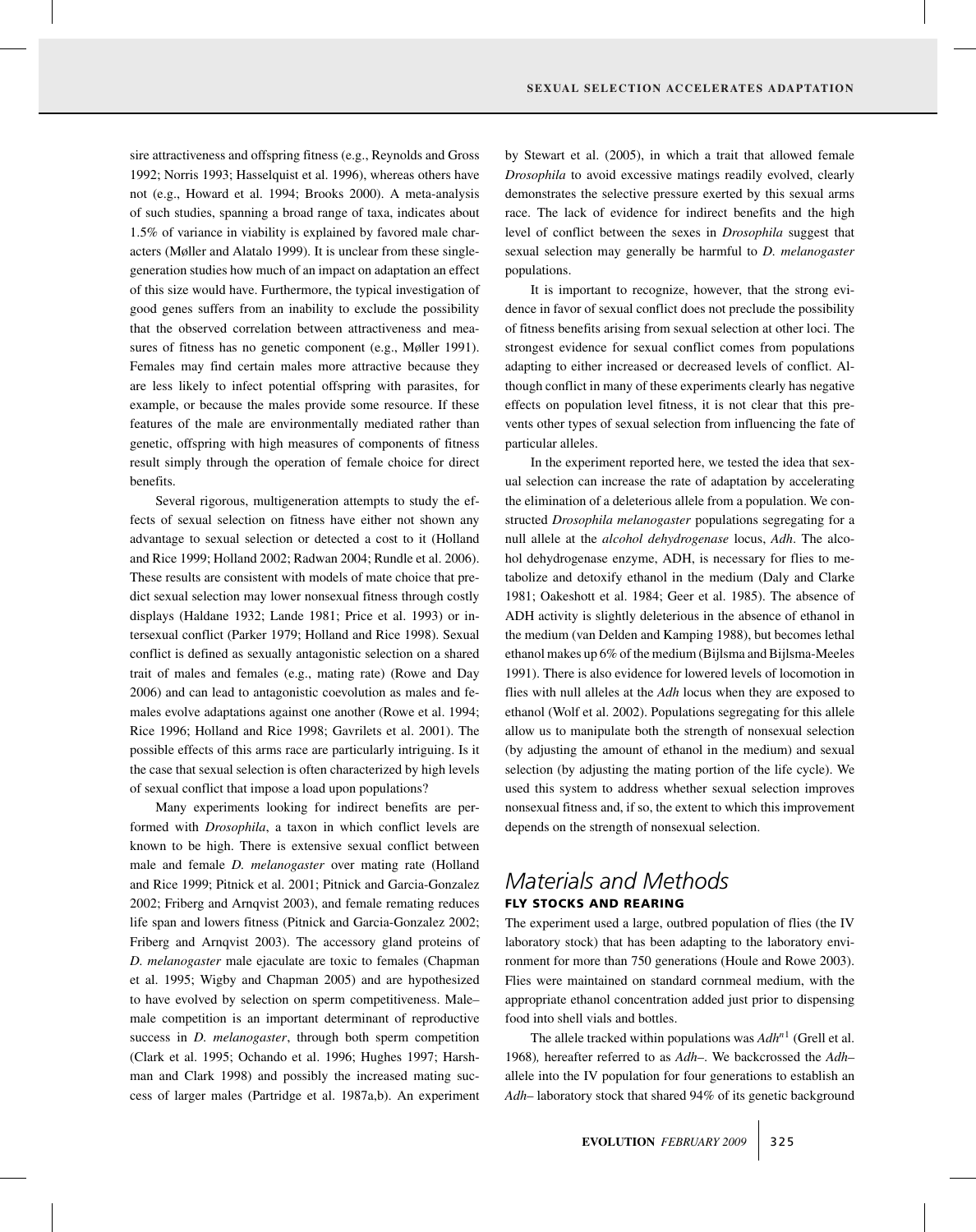with the base population. We estimated *Adh–* homozygote frequency by exposing flies to  $5 \mu l$  of 1-pentyne-3-ol on a square of filter paper (Sofer and Hatkoff 1972; O'Donnell et al. 1975; Morrison 1999) for 1 min. Wild-type flies and heterozygous *Adh–* individuals with functional alcohol dehydrogenase enzyme oxidize pentynol into a toxic ketone and are killed whereas homozygous *Adh–* flies are unharmed. This assay allowed for a large number of flies to be scored quickly (mean  $= 427$ , SD  $= 116$  flies each generation per replicate).

### MANIPULATION OF SEXUAL SELECTION

To begin the experiment, we constructed 12 replicates of 200 flies each in Hardy–Weinberg proportions with an initial *Adh–* frequency of  $q = 0.6$ . Each replicate therefore began with 32 wild-type flies, 96 *Adh*+*/Adh–* heterozygotes, and 72 *Adh–* homozygotes. This is designated generation 0. The wild-type and *Adh–* flies used to initiate each replicate were collected as virgins from bottle populations established the generation before from each respective laboratory stock. We obtained heterozygous virgins by crossing the IV laboratory stock with our *Adh–* introgressed stock the generation before the experiment began. Four replicates each were assigned to 0%, 2%, and 4% ethanol treatments. At each ethanol level, we assigned two of the replicates to a treatment that included both sexual and nonsexual selection (S+) and the remaining two replicates to a treatment allowing only nonsexual selection (S−).

At the start of each generation, virgin flies from each replicate were randomly grouped in the following manner. In each S+ replicate, 20 groups of five males and five females were transferred into polygamous mating vials. In each S– replicate, one male and one female were transferred into 100 monogamous mating vials. After two days in these mating vials, males were discarded and the 100 mated females from each replicate were transferred to four bottles containing 25 females each. The females spent three days laying eggs in these bottles before being discarded. From the 10th day after the bottles were established until the 13th day, all eclosing flies were collected twice daily from all replicates and counted. Nonvirgin flies from morning collections comprised the larger part of these collections and were used to estimate the *Adh–* frequency in each replicate. The afternoon collections provided virgin flies that were then used to establish the next generation in the same manner as above.

This design allowed both sexual selection and sexual conflict in the S+ treatments, while minimizing any differences between S+ and S− treatments outside the mating phase. The two-day mating period allowed both female choice (in both initial matings and any remating) and male–male competition, including sperm competition. Sexual selection on the *Adh*– allele occurred against the background of sexual conflict typically present in *D. melanogaster*.

After four generations, replicates in which the *Adh–* homozygote frequency dropped below 0.05 were discarded. Unfortunately, the four replicates maintained on ethanol-free medium were lost after three generations because an error in media preparation led to low fly yield. By the eighth generation, the *Adh–* homozygote frequency had dropped below 0.05 for all replicates.

## ANALYSIS

We used a maximum-likelihood approach to estimate selection coefficients against the *Adh–* genotypes. Our analysis had to take into account the fact that genotype frequencies of the parents were not assayed directly, that only the frequencies of *Adh–* homozygotes were directly observed, and that Hardy–Weinberg proportions could not be assumed beyond the first generation.

#### *Selection model*

We observed the frequency of *Adh–* homozygotes midway through each generation—after viability selection, but before fecundity and sexual selection. Following Prout (1969), we termed selection acting before our frequency assay "early" selection, and selection acting after our assay "late" selection. Lifetime fitness is the product of early and late fitness. We assumed that the effects of the *Adh–* allele were recessive, so that only the early and late relative fitness of *Adh–*/*Adh–* homozygotes need to be estimated. We assumed that relative fitness did not change over the duration of the experiment. We estimated relative fitness for the homozygous *Adh–*/*Adh–* genotype during the early part of the life cycle, *we*, from the S− treatments, which did not experience late sexual selection. The late fitness for male *Adh–*/*Adh–* flies, *wl*, was estimated under the assumption that the estimates of early fitness from the S− treatments applied to the early part of the life cycle in the S+ treatments and that all other genotypes, including female *Adh–*/*Adh–* flies had a late fitness of 1. The result of these assumptions is that all of the fitness differences between the S+ and S− treatments affect the male *Adh–*/*Adh–* late fitness term,  $w_l$ . Fecundity differences between genotypes common to all S− treatments are absorbed into the early fitness term, *we*. Thus, any fecundity differences between S+ and S− treatments or interactions between early and late fitness will be reflected in  $w_l$ , although we expect that most of the departure of  $w_l$  from 1 is due to sexual selection. We address possible departures from these assumptions in the Discussion.

Our selection model begins with the adult genotype frequencies in generation *t*, which are denoted *Ra*.*<sup>t</sup>* for *Adh*−*/Adh*−, *Ha*.*<sup>t</sup>* for  $Adh+ /Adh-$ , and  $D_{a,t}$  for  $Adh+ /Adh+$ . Noting that  $D = 1 -$ *R* − *H*, we need only explicitly track two frequencies, *R* and *H*. The expected frequencies of genotypes in the zygote stage in generation  $t + 1$  (symbolized, e.g., by  $R_z$ ) is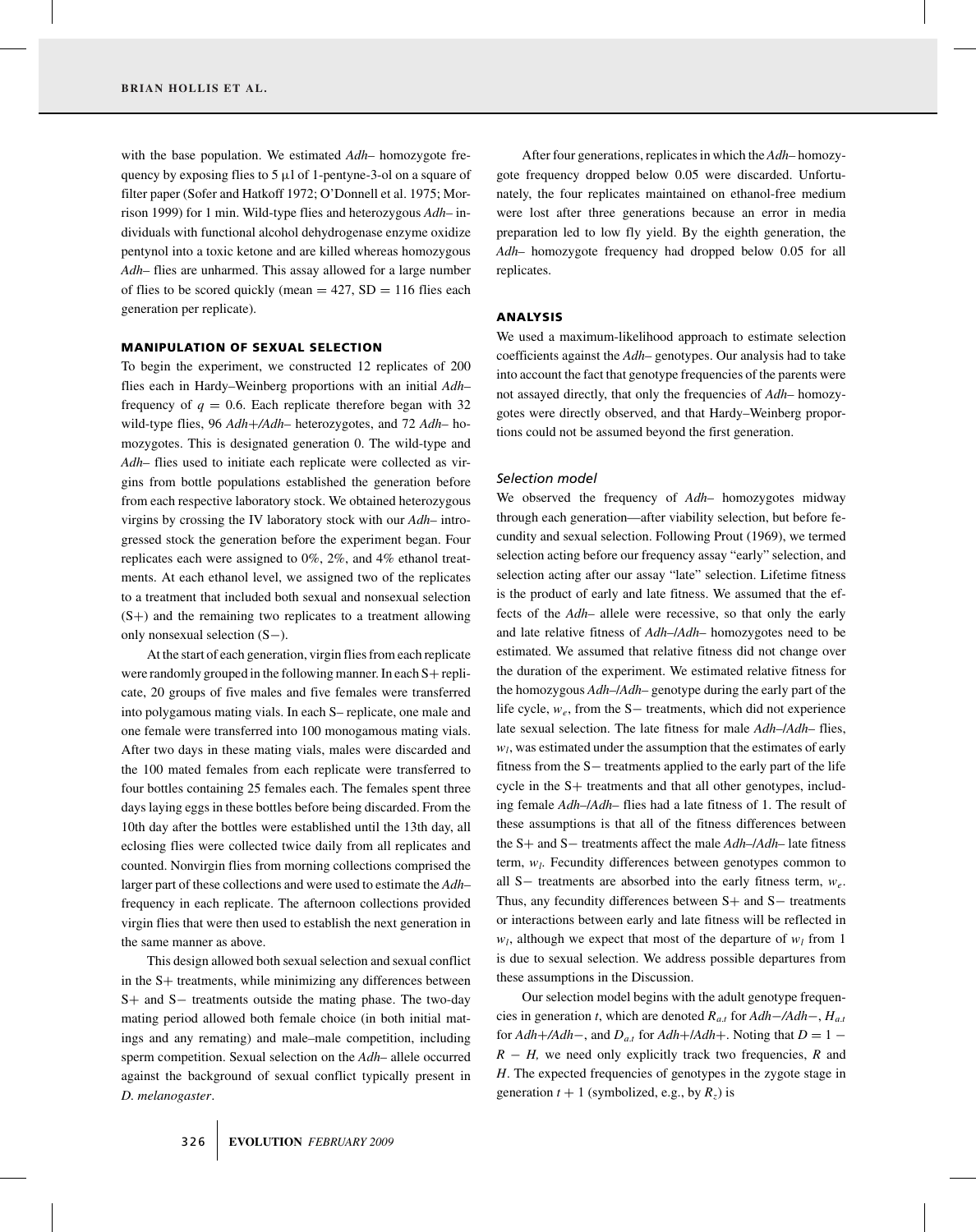$$
R_{z}(H_{a\cdot t}, R_{a\cdot t}) = \frac{\frac{1}{4}H_{a\cdot t}^{2} + \frac{1}{2}H_{a\cdot t}R_{a\cdot t}(1+w_{l}) + R_{a\cdot t}^{2}w_{l}}{1 - R_{a\cdot t}(1-w_{l})}
$$

$$
H_z(H_{a\cdot t}, R_{a\cdot t}) =
$$
  
\n
$$
\frac{(1+w_l)\left(\frac{H_{a\cdot t}R_{a\cdot t}}{2} + R_{a\cdot t}D_{a\cdot t}\right) + \frac{H_{a\cdot t}^2}{2} + H_{a\cdot t}D_{a\cdot t}}{1 - R_{a\cdot t}(1-w_l)}.
$$

The expected frequencies of genotypes in the adult stage of generation  $t + 1$  are then

$$
R_a(H_{a\cdot t}, R_{a\cdot t}) = \frac{R(H_{a\cdot t}, R_{a\cdot t})_z w_e}{1 - R(H_{a\cdot t}, R_{a\cdot t})_z (1 - w_e)}
$$
  

$$
H_a(H_{a\cdot t}, R_{a\cdot t}) = \frac{H(H_{a\cdot t}, R_{a\cdot t})_z}{1 - R(H_{a\cdot t}, R_{a\cdot t})_z (1 - w_e)},
$$

in which *we* (early fitness) is the relative fitness of *Adh–* homozygote males and females during the transition from zygotes to adults.

## *Sampling model*

The likelihood of a particular pair of estimates of  $w_e$  and  $w_l$  is determined by how well the selection model predicts the observed frequencies of deaths in the pentynol assay. To get the likelihood, we need to calculate the probability that the data will be observed given the uncertainty caused by sampling. We deal with three sources of uncertainty. First, there is uncertainty about the frequencies of the genotypes in the sample of flies treated with pentynol. Second, a different sample is used to initiate the next generation from that exposed to pentynol. Third, the effective population size,  $N_e$ , of the breeding populations is likely to be less than the number of parents.

In general, the exact state of the population is unknown, so we work with the matrix,  $S_t$ , of probabilities that the parental population has a particular state (*h, r*) at time *t,* where *h* is the effective number of heterozygotes, and *r* is the effective number of *Adh*−/*Adh*− homozygotes. The dimensions of the matrix **St** are  $N_e + 1 \times N_e + 1$ , so that  $S_{t[h+1,r+1]}$  is the probability that the population had *h* heterozygotes and *r Adh*−/*Adh*− homozygotes at generation *t*. The first row and column hold the probability that *h* or *r* are 0. Cells in which  $h + r > N_e$  have probability 0.

Given an  $S_t$  matrix, we then can calculate the likelihood of observing the proportion of deaths during the assay in generation  $t + 1$ . We represent the number of surviving flies in the pentynol assay at generation *t* as  $r_t$ , the number of dead flies  $d_t$ , and that the total number of flies  $n_t$ . Then the probability that  $r_{t+1}$  deaths will be observed in a sample of  $n_{t+1}$  flies, given the full range of possible values for  $h_t$  and  $r_t$  is

$$
T(r_{t+1}) = \sum_{h=0}^{N_e} \sum_{r=0}^{N_e-h} S_{t[h+1,r+1]} Bin(n_{t+1}, r_{t+1}, R_a(h/N_e, r/N_e)),
$$

where

Bin(
$$
n_{t+1}
$$
,  $r_{t+1}$ ,  $R_a(h/N_e, r/N_e)$ ) =  
\n
$$
\binom{n_{t+1}}{r_{t+1}} (R_a(h/N_e, r/N_e))^{r_{t+1}} \times
$$
\n
$$
(1 - R_a(h/N_e, r/N_e))^{n_{t+1} - r_{t+1}}.
$$

 $S_{t+1}$  is then calculated starting from the assumption that the genotype frequency of *Adh–* homozygotes was known without error to be  $r_{t+1}/n_{t+1} = R_{t+1}$ , given the large sample sizes of flies assayed. The number of heterozygotes in the assayed sample can take any value from 0 to  $d_{t+1}$ , where the probability of a particular value is

$$
X(i_{t+1}) = \sum_{h=0}^{N_e} \sum_{r=0}^{N_e - h} S_{t[h+1,r+1]} Bin\left(d_{t+1}, i_{t+1}, \frac{H_a(h/N_e, r/N_e)}{1 - R_a(h/N_e, r/N_e)}\right)
$$

.

.

Each element of  $S_{t+1}$  is then calculated by summing the probabilities that the count in the parents of generation  $t + 1$  will be effectively *h* over all possible values of *i* as

$$
S_{t+1-[h+1,r+1]} = \frac{N_e!}{\sum_{i=0}^{d_{t+1}} X(i_{t+1}) \frac{N_e!}{h!r!(N_e - r - h)!}} \times \left(\frac{i}{n_{t+1}}\right)^h (R_{t+1})^r \left(1 - \frac{i}{n_{t+1}} - R_{t+1}\right)^{N_e - r - h}
$$

In the initial generation, the summation over possible values of *i* can be omitted, as the sample from which the effective parents are drawn is the constructed sample where  $r = 72$ ,  $i = 96$ , and  $n = 200$ .

The overall likelihood of a set of early and late genotypic fitness through *t* generations is then

$$
L(w_e, w_l, N_e) = \prod_t T(r_t).
$$

The joint likelihood of a set of early and late genotypic fitness for each treatment  $\times$  ethanol level combination is given by summing the log-likelihoods of the two individual replicates for that set of fitness.

Due to computational limitations, we were only able to investigate three different values for *Ne*, effectively infinite, *N*/2  $(N_e = 100)$ , and *N*/5 ( $N_e = 40$ ). The model with an  $N_e$  of 40 fits better than the one with an  $N_e$  of 100 (AICc [Burnham and Anderson 2002] scores of 1498.2 vs. 1526.8) and much better than an infinite population model (1755.4). We therefore report results using an effective population size of 40 individuals.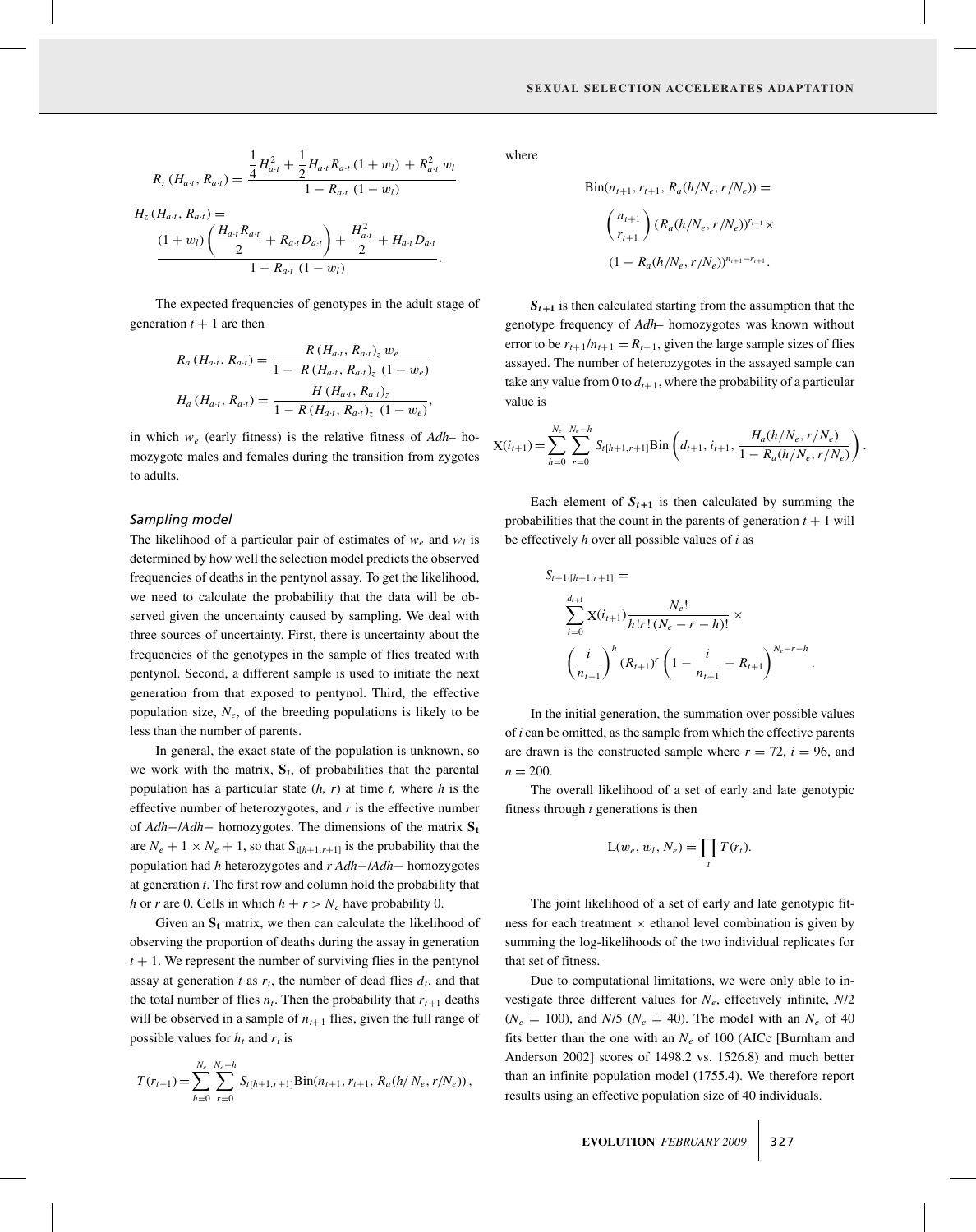

Figure 1. *Adh–* **homozygote frequency change over time. Solid lines represent treatments with sexual selection (S+) and dashed lines represent those without sexual selection (S–). Ethanol levels are indicated by square markers (0%), triangle markers (2%), and circle markers (4%). Populations maintained on 0% ethanol were lost at generation 3 due to an error.**

## *Results*

The *Adh–* homozygote frequencies over the course of the experiment are shown in Figure 1. Not surprisingly, the *Adh–* allele was eliminated more quickly from populations maintained under higher ethanol concentrations. More importantly, the presence of sexual selection also accelerated the loss of *Adh–*. At the third generation, the last for which there are data for all replicates, S+ replicates had a lower frequency of *Adh–* homozgotes than their S− counterparts at all ethanol levels. We tested the effect of selection and ethanol treatments on the pentynol assay from the third generation using PROC Catmod in SAS (SAS Institute 2003). This categorical linear model assumes the proper binomial error variance in the dependent variable. There is a highly significant relationship between *Adh–* homozygote frequency and both ethanol level ( $P < 0.0001$ ) and the presence of sexual selection (*P* < 0.0001). The interaction between sexual selection and ethanol level is not significant ( $P = 0.5006$ ), providing no evidence that sexual selection differs with ethanol level after three generations of selection.

*Adh–* homozygote early fitness, which includes the effect of selection between the zygote and adult stages of the life cycle, as well as fecundity selection on females, was estimated for S− treatments both individually for each replicate and also by pooling replicates within an ethanol level. Late fitness, which affects only males between the adult and zygote stages of the life cycle in this model, was assumed to be equal for all genotypes in the S− treatments because the random pairing of adult flies eliminates sexual selection. Therefore, early fitness of *Adh–* homozygote genotypes in S− treatments is equivalent to net fitness in the model. Corrected Akaike Information Criterion (AICc, Burnham and Anderson 2002) scores indicated that the best model was one in which a common early fitness parameter was fit to the two S− replicates within each ethanol level (1498.2 vs. 1507.5).

Our model assumed that the S+ data can be explained by fitting one additional parameter representing "late" relative fitness of *Adh*−/*Adh*− males, during the competitive mating phase of the life cycle. AICc scores favored fitting this additional parameter for each ethanol level (609.4 vs. 612.9). Net fitness of male *Adh–* homozygotes was then determined by taking the product of early and late fitness estimates.

Net fitness estimates for homozygous *Adh–* male flies revealed differences across ethanol levels as well as treatments (Fig. 2A). In the absence of ethanol and sexual selection, *Adh–* homozygote lifetime relative fitness was estimated to be  $w = 0.94$ . The 2 log-likelihood support region for this estimate overlaps 1, indicating no significant difference between *Adh–* homozygote and wild-type fitness. With the addition of sexual selection in the ethanol-free treatment, the best estimate of male *Adh–* homozygote lifetime fitness dropped to  $w = 0.39$ . Support regions on replicates reared in the absence of ethanol were relatively large, however.

In the 2% ethanol treatment, lifetime relative fitness for homozygous *Adh*–– males in the S+ treatment ( $w = 0.23$ ) was markedly lower than  $S - (w = 0.60)$  and support regions for these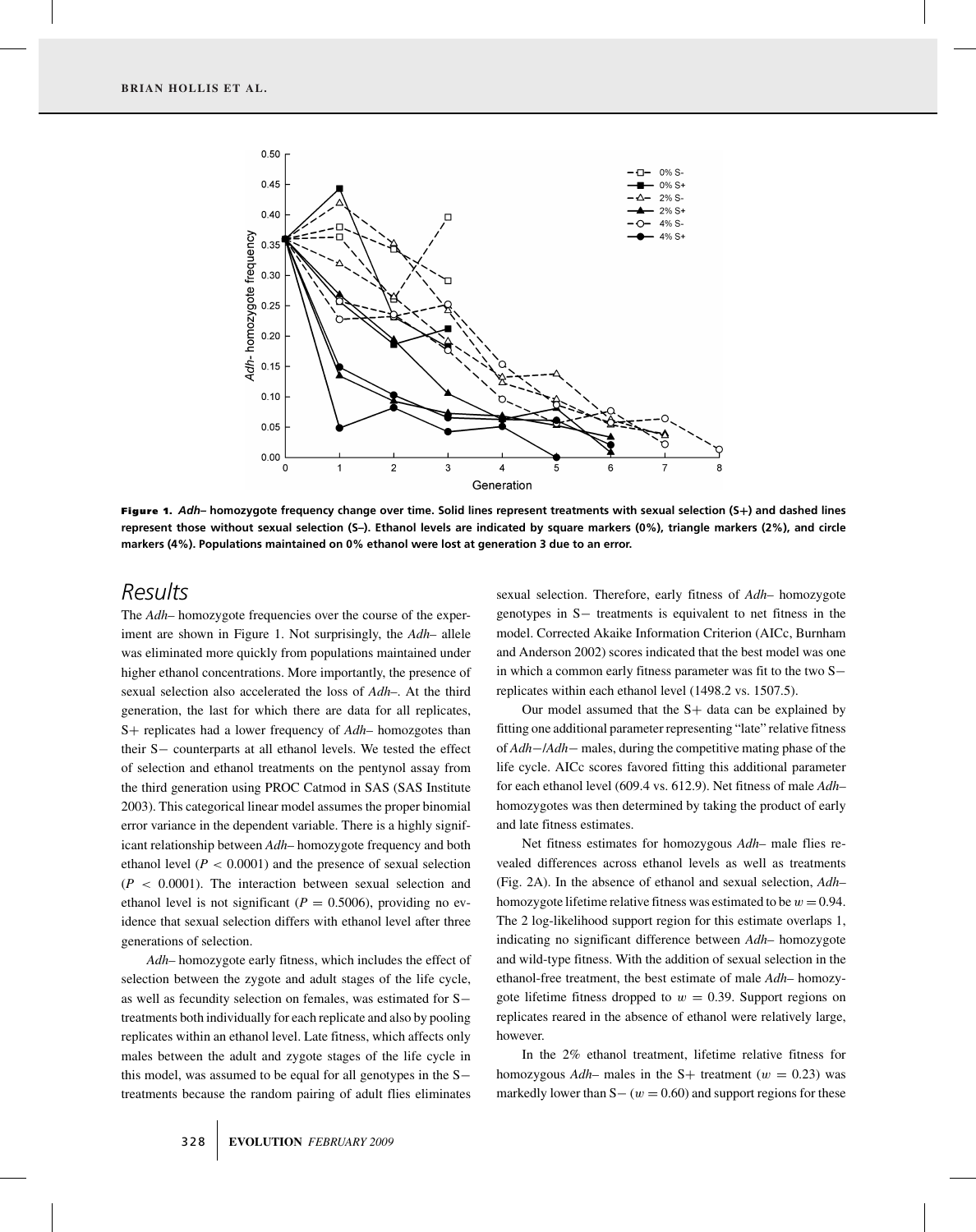

Figure 2. **Maximum-likelihood estimates of (A) lifetime relative fitness and (B) late relative fitness for** *Adh–* **homozygote males. Open circles represent treatments without sexual selection (S–) and filled circles represent those with sexual selection (S+). Ethanol levels are indicated by square markers (0%), triangle markers (2%), and circle markers (4%), and a 2 log-likelihood support region is indicated.**

estimates did not overlap. In the 4% ethanol treatments, S+ *Adh*− homozygote male lifetime fitness was estimated at  $w = 0$ . This estimate suggests male *Adh*− homozygotes reared at the highest level of ethanol were unable to obtain fertilizations in the polygamous mating environment. In the corresponding S− treatment, fitness was higher ( $w = 0.57$ ). Again, the support regions for the two treatments did not overlap.

The estimates of only the late fitness component for each ethanol level are shown in Figure 2B. Increasing ethanol level increases the estimated strength of sexual selection ( $w_l = 0.42$ ) at 0% ethanol,  $w_l = 0.39$  at 2% ethanol, and  $w_l = 0$  at 4% ethanol), although the support regions for all of the estimates overlap.

The results shown in Figure 2 make it clear that nonsexual relative fitness of the *Adh–* homozygotes decreases as ethanol levels increase. This is the trend for sexual selection as well, although the overlap in support regions is greater for the net fitness estimates. To test whether the trend for increasing sexual selection with ethanol stress has statistical support, we compared the likelihood of models with a common estimate for late fitness across all three ethanol levels to the likelihood of models in which late fitness are allowed to vary. The best single estimate of late fitness common to all treatments is  $w = 0.39$ . The AICc score for this model is 1501.1, as compared to 1498.2 for the separate treatments model. Thus, there is strong support for the idea that the strength of sexual selection changes with the strength of nonsexual selection at the *Adh* locus.

# *Discussion*

The work reported here reveals a clear indirect benefit to populations that experienced sexual selection. The presence of sexual selection accelerated adaptation by facilitating the purging of a deleterious null allele at the *Alcohol dehydrogenase* locus. These results are consistent with a body of theory that argues that the presence of sexual selection in populations should accelerate adaptation (Proulx 1999; Whitlock 2000; Lorch et al. 2003). It also supports the idea that females can receive indirect benefits by being choosy (Fisher 1930; Williams 1966; Zahavi 1975; Rowe and Houle 1996) and therefore that the good-genes process can affect the evolution of female preferences.

The selection model that we fit to our data to obtain relative fitness estimates involves several assumptions. We assume that the *Adh–* allele is recessive and that sexual selection only acts on males. Our estimates of early selection therefore include fecundity differences that would arise after we sample adults each generation. It is possible that female fecundity is lowered in the S+ mating treatment by harassment or elevated by accessory gland proteins, but this does not affect our conclusions unless this disproportionately affects *Adh–* females. In that case, some of the fitness benefits of our S+ treatments could then be ascribed to fecundity differences. Regardless of the mechanism, our results make it clear that there is a fitness benefit to sexual selection. We have fit alternative models lumping "early" and "late" fitness into one measure of fitness and also relaxing the assumption of recessivity, and in each case the overall conclusions that sexual selection improves the elimination of *Adh–* and that the strength of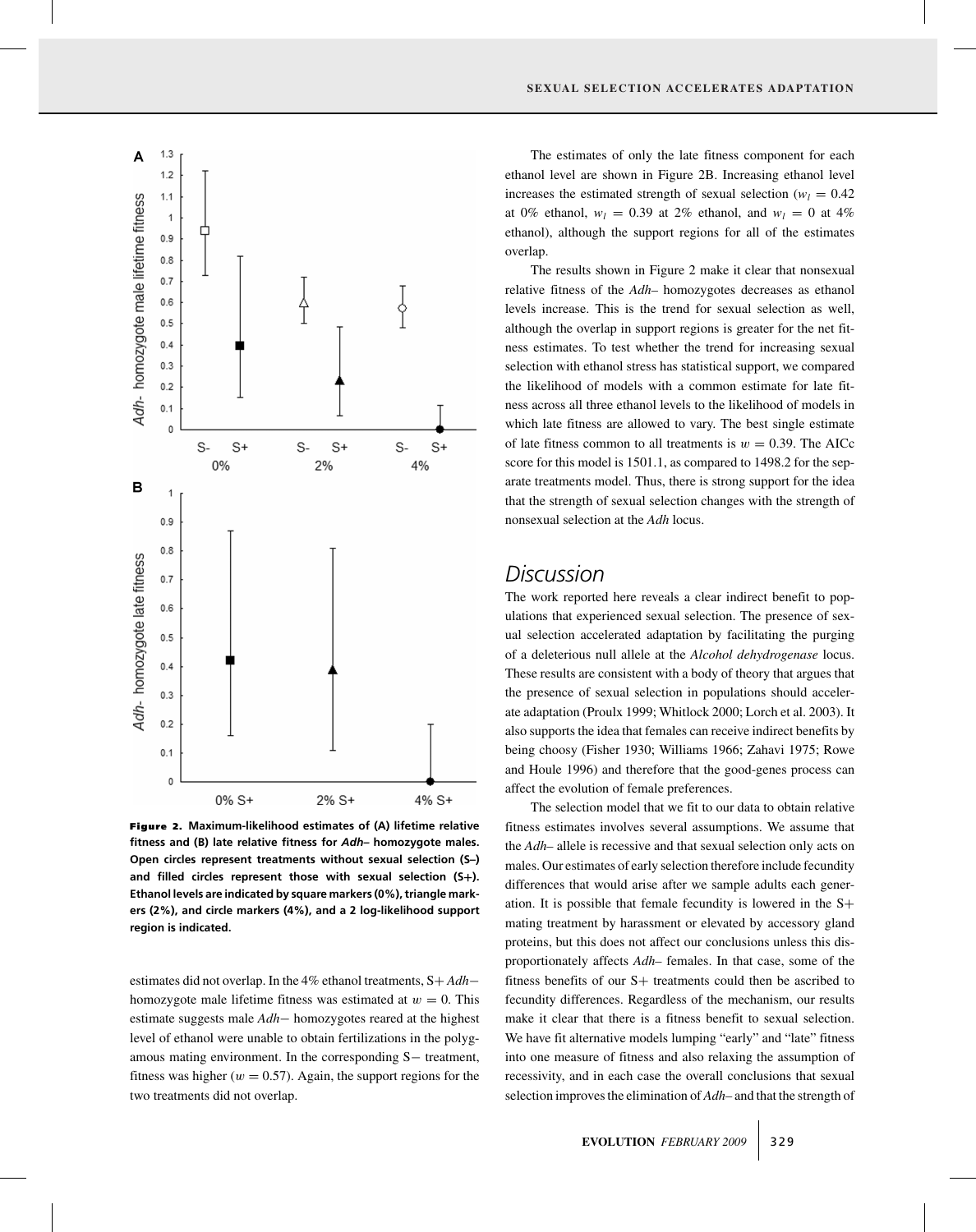sexual selection increases with increasing ethanol concentration are unchanged.

Although some other experimental work has also shown a benefit to populations experiencing sexual selection (e.g., Promislow 1998; Dolgin et al. 2006; Fricke and Arnqvist 2007), the majority of multigeneration experiments looking at net reproductive success have not. Holland and Rice (1999) enforced monogamy in *D. melanogaster* with a design similar to this one and found lower egg production in monogamous lines than in polygamous lines but a higher net reproductive rate and faster development time. A later experiment by Holland (2002) challenged flies to adapt to thermal stress, increasing the opportunity for selection as heritable variation for fitness should be larger in a novel environment. The flies readily adapted to the increased temperature, relative to controls, but there was no difference between monogamous and polygamous treatments. Rundle et al. (2006) manipulated the presence or absence of sexual selection and followed the adaptation of *Drosophila serrata* to a novel corn-based medium. This experiment also found no difference between sexual selection treatments and was interpreted as evidence that the good-genes process was either not operating or that any benefits were exactly offset by the burdens of sexual conflict.

There are four primary reasons why researchers may not have found positive effects of sexual selection on nonsexual fitness in experiments similar to this one. First, some laboratory populations of *D. melanogaster* may simply not benefit from increased rates of adaptation through sexual selection. Some pairs of naturally selected alleles may not affect mating success, or selection during mating may actually favor the allele that has negative effects on naturally selected fitness. One possible reason for this is that the evolution of female preferences through sexual conflict may compromise the ability of females to choose mates based on genetic benefits. The chase-away model of sexual conflict (Holland and Rice 1998) proposes that female preferences evolve to avoid harmful matings. As males evolve to become more attractive to females, females simultaneously evolve resistance to the allure of male display traits to avoid suboptimal mating. This cycle continues and females better able to avoid manipulation by males are favored. Conflict between the genders—itself stemming from the mating system—would be a sufficient explanation for both the presence and behavior of sexual selection and the apparent absence of indirect benefits to female choice in enforced monogamy/polygamy experiments. Note that this scenario is inconsistent with our results; the operation of sexual selection within our populations does result in a fitness benefit.

A second reason why past work might not have revealed indirect benefits is that the negative effects of sexual conflict may obscure rates of adaptation or spread of beneficial alleles. The likelihood of this occurring is amplified by experimental designs that heighten conflict beyond a natural level. The specific

330 **EVOLUTION** *FEBRUARY 2009*

details of monogamy and polygamy treatments in experiments such as this one could therefore change the relative importance of good genes and sexual conflict. For example, in Holland and Rice (1999) female flies in treatments with sexual selection are subject to a much higher level of male harassment than in this experiment. The sex ratio within vials was three males to one female and flies interacted in mating vials for five days. This results in a high level of conflict between the sexes because all males are competing for mating opportunities with just one female and females must avoid excessive mating over a much longer period of time. Holland (2002) lowered the interaction period to two days in an explicit attempt to lower the level of sexual conflict and detect any indirect benefits but still had a 4:1 male:female ratio during mating. Females in monogamous treatments in experiments like these miss out on the possible benefits of sexual selection but also avoid the potentially heavy costs of male harassment when sex ratios are skewed toward males. A monogamous individual's net reproductive success is completely contingent on their randomly selected partner, and so female-damaging males and rematingavoiding females are selected against. In the work by Stewart et al. (2005), an allele that was used to simulate resistance to remating spread rapidly through populations experiencing sexual selection. This suggests that females are unable to avoid multiple matings. In our experiment, we housed equal numbers of males and females for 2 days to present females with options and simultaneously standardize the amount of male-induced harm females are subject to. In the wild, *D. melanogaster* females typically mate once a day (Gromko and Markow 1993), so two days should allow an average of two matings per female, and possibly more if confinement in vials prevents females from resisting remating. There is evidence that female lifetime fitness drops rapidly with a higher level of mating than this (Kuijper et al. 2006).

This potential swamping of sexually selected benefits by sexual conflict is particularly likely when there is little adaptation going on in the population studied. Laboratory adaptation experiments usually try to use long-term laboratory strains in which adaptation to the laboratory environment is largely complete. In addition, laboratory stocks are insulated from ecological sources of selection generated by competitors, predators, or environmental change. This makes experiments in which adaptation is known to be taking place particularly relevant (e.g., Holland 2002).

A third explanation for the prevalence of costs in previous studies is that much of the changes in fitness come from the relaxation of the costs of sexual conflict in monogamy treatments, rather than the imposition of costs in polygamy treatments. Relieving the male–female arms race lifts a load from populations and could explain the results of many experiments that do not detect indirect benefits (e.g., Holland and Rice 1999; Holland 2002; Radwan 2004; Rundle 2006). This removal of sexual conflict may provide a one-time benefit to populations whereas indirect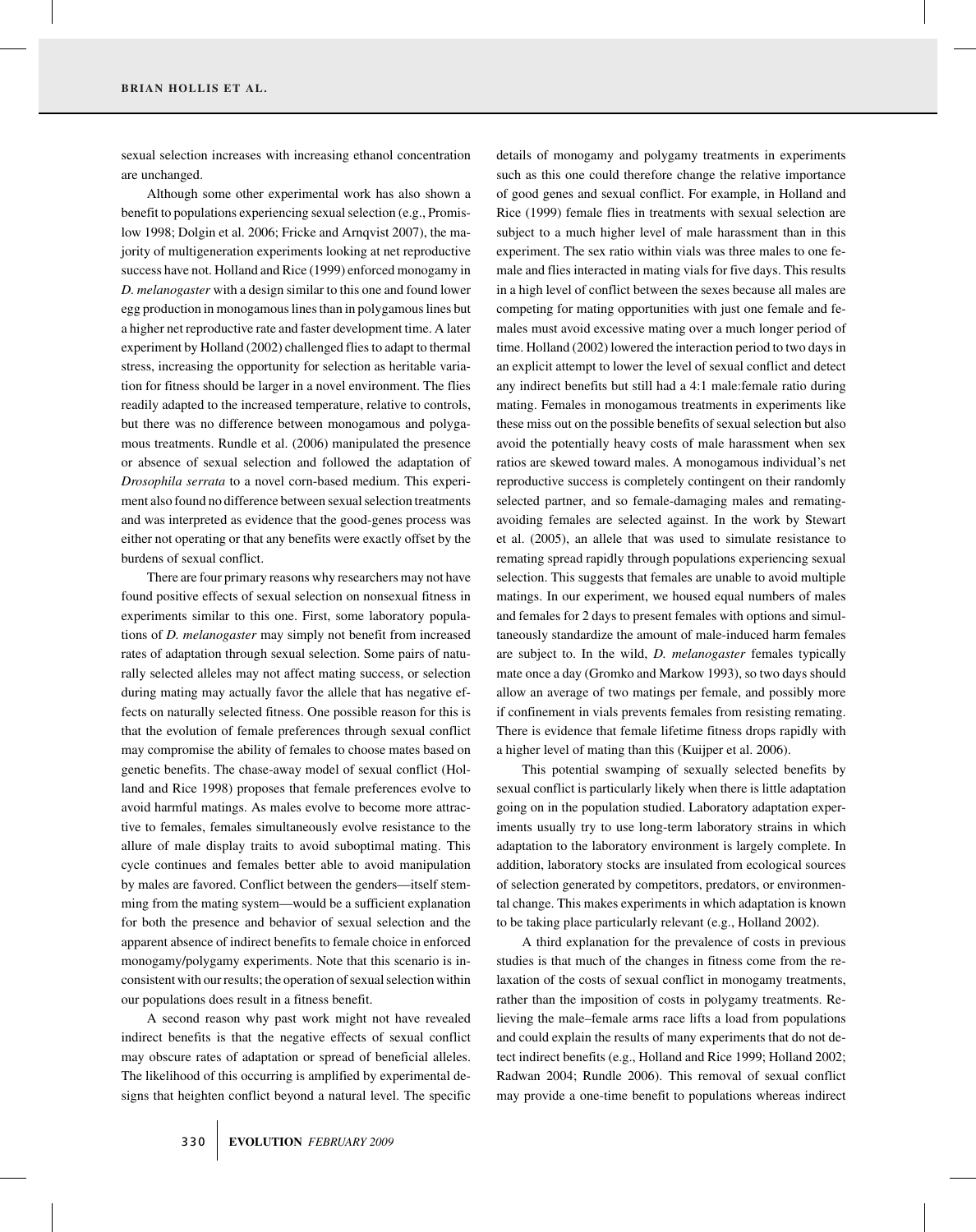benefits through good genes could accrue persistently at a low level in a population and thus assume greater importance in the long term than these conflict experiments indicate. Alternatively, there could be a lasting benefit to the relief of conflict if the sexual arms race continues to impede a population's response to nonsexual selection or if novel mutations frequently generate conflicts during sexual selection. Our results suggest that the positive effects of sexual selection on nonsexual fitness may still be present even when the net effect of mating competition and mate choice reduces fitness.

Finally, experiments like ours are more likely to detect indirect benefits than experiments in which components of fitness are only measured once, after many generations, or intermittently. This is because a measure of relative fitness (changes in genotype frequency) is obtained every generation in our experiment and others like it (Stewart et al. 2005). Theoretical work (Lorch et al. 2003) indicates the benefits to adaptation provided by sexual selection are most likely to occur in the first generations in a novel environment, prior to equilibrium, and recent experimental evolution work has supported this idea (Fricke and Arnqvist 2007). These early dynamics would not be captured by designs that wait many generations to measure fitness, as sexual selection may affect the rate of adaptation without affecting the equilibrium fitness.

An ideal experiment testing for the presence of indirect benefits would somehow isolate sexual selection from sexual conflict. This is difficult in *D. melanogaster* because most sexual selection appears to be postcopulatory and thus prevents the disentangling of these forces. Another approach would be to enhance levels of standing variation, either by constructing populations (as in this experiment) or using mutagenesis or mutation accumulation. Populations with high levels of standing variation are most likely to benefit from sexual selection, the rationale behind the work by Holland (2002) and Rundle (2006) that placed *Drosophila* in novel environments and challenged them to adapt. Although these experiments did not detect indirect benefits, it is possible that those benefits were operating in polygamous treatments and were overshadowed by the benefits received in monogamous treatments through the elimination of sexually antagonistic coevolution. The acceleration of adaptation reported here suggests the actual net effect of sexual selection may depend on the levels of both standing variation for fitness and conflict between the sexes.

Previous experiments have demonstrated that morphological mutants are frequently poor at obtaining matings in *D. melanogaster* (reviewed by Grossfield 1975; also see Merrell 1965; Whitlock and Bourguet 2000; Sharp and Agrawal 2008). These studies provide some additional evidence for good genes, although the strongly deleterious alleles used are clearly unrepresentative of variation in natural populations. The relevance of these studies is also diminished by the fact that some visible mutants are likely to directly affect the ability to detect or court mates. For example, 17 of the 20 mutants used in the experiments reviewed by Grossfield (1965) had direct effects on eyes, antennae, or wings.

A potential objection to drawing general conclusions from our experiment is that a null allele is simply not typical of the type of variation segregating in natural populations, just as the morphological mutations used in previous experiments were not. If this is the case, we would expect that the effectiveness of sexual selection at eliminating deleterious alleles would increase with nonsexually selected costs. Because the time to effect a given allele frequency change is linear in  $s = 1 - w$  (Hedrick 2000, pp. 101–103), we can use the fitness reduction of the *Adh–* homozygote as a measure of the strength of selection. As shown in Figure 2B, sexual selection has a bigger proportional impact on *Adh–* fitness at 0% ethanol, when nonsexual selection is weakest. Sexual and nonsexual selection are 5.5 times as effective at removing the deleterious allele as nonsexual selection alone when ethanol is absent, but only about 1.6 times as effective at the maximum ethanol concentration. This demonstrates that sexual selection is sometimes particularly effective at removing variation with the potential to greatly reduce fitness in stressful or novel environments.

We believe that our results provide strong evidence that sexual selection can result in the fitness benefits necessary to goodgenes models for the evolution of female preference. The key to this is our use of a particular deleterious allele whose frequency can be accurately tracked over multiple generations. Our use of an *Adh* null genotype with no direct morphological effect and minimal involvement with behavior or fertilization suggests that the fitness benefits to sexual selection in our study are truly indirect. Similarly, the experiment of Stewart et al. (2005), in which an allele that was used to simulate resistance to remating spread rapidly through populations experiencing sexual selection, provides the strongest, most satisfying evidence for the cost of sexual conflict. Their experiment shares with ours the use of a mutant allele to determine the direction and strength of the forces generated by sexual selection. In contrast, most previous experiments on the benefits and costs of sexual selection hinge on our ability to accurately measure fitness and fitness components, which is surely a most difficult task. We suggest that future experiments on sexual selection should be designed to take advantage of this straightforward, repeatable approach to the detection of fitness benefits.

#### ACKNOWLEDGMENTS

We thank L. Rowe and an anonymous reviewer for their comments on the manuscript, and the Bloomington Drosophila Stock Center for the *Adhn*<sup>1</sup> stock. We also thank F. Smyth and J. Pienaar for their assistance in the fly laboratory. This research was supported by NSF DEB 0129219 and NIH U54 RR021813.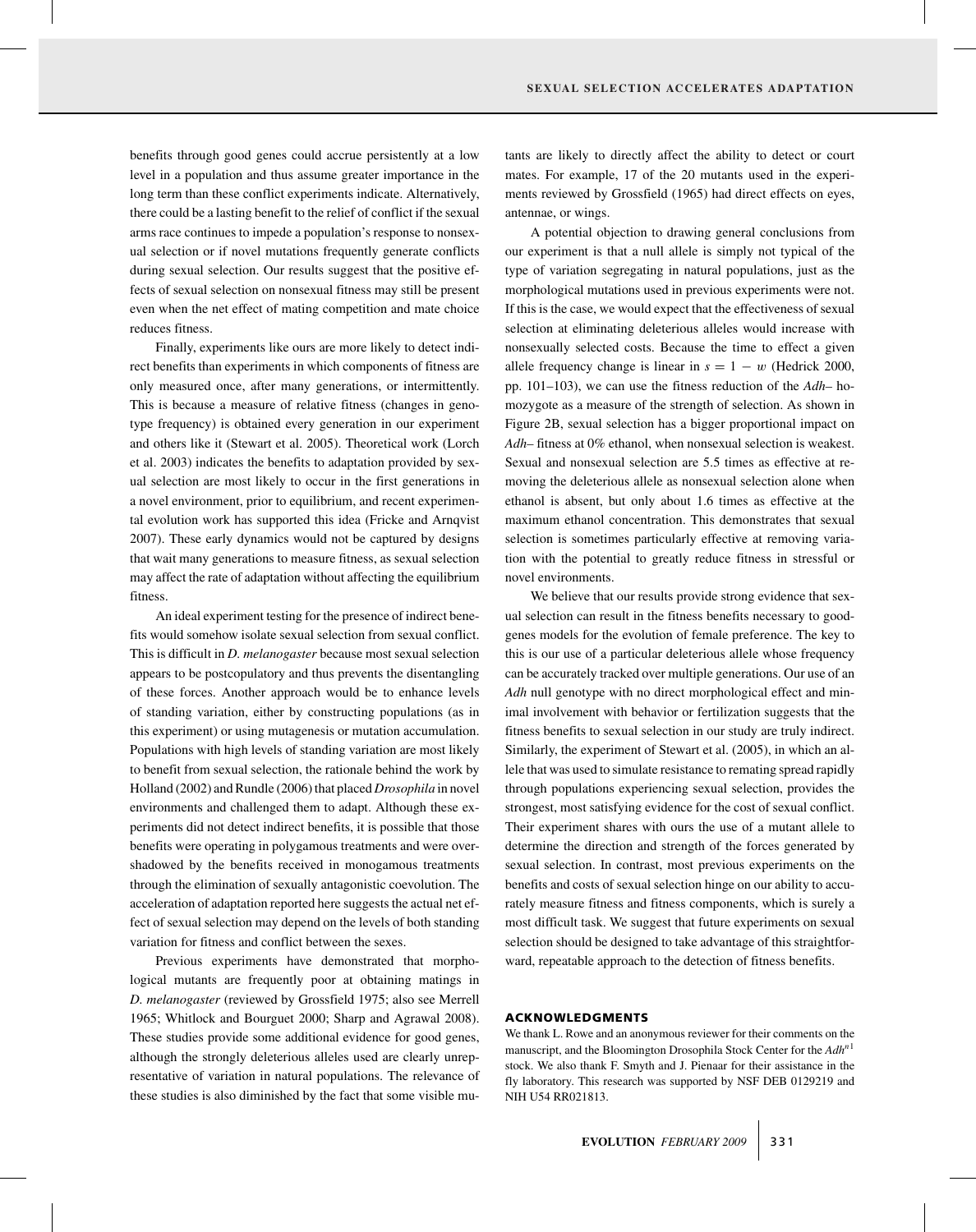#### LITERATURE CITED

- Agrawal, A. F. 2001. Sexual selection and the maintenance of sexual reproduction. Nature 411:692–695.
- Andersson, M. 1994. Sexual selection. Princeton Univ. Press, Princeton, NJ.
- Bijlsma, R., and E. Bijlsma-Meeles. 1991. Induction of tolerance for ethanol in eggs of Adh null mutants of *Drosophila melanogaster*. Drosoph. Inf. Serv. 70:35–36.
- Brooks, R. 2000. Negative genetic correlation between male sexual attractiveness and survival. Nature 406:67–70.
- Burnham, K. P., and D. R. Anderson. 2002. Model Selection and multimodel inference: a practical information-theoretic approach. Springer, New York, NY.
- Chapman, T., L. F. Liddle, J. M. Kalb, M. F. Wolfner, and L. Partridge. 1995. Cost of mating in *Drosophila melanogaster* females is mediated by male accessory gland products. Nature 373:241–244.
- Clark, A. G., M. Aguade, L. G. Harshman, T. Prout, and C. H. Langley. 1995. Variation in sperm displacement and its association with accessory gland protein loci in *Drosophila melanogaster*. Genetics 139:189–201.
- Daly, K., and B. Clarke. 1981. Selection associated with the *alcohol dehydrogenase* locus in *Drosophila melanogaster*: differential survival of adults maintained on low concentrations of ethanol. Heredity 46:219–226.
- Dolgin, E. S., M. C. Whitlock, and A. F. Agrawal. 2006. Male *Drosophila melanogaster* have higher mating success when adapted to their thermal environment. J. Evol. Biol. 19:1894–1900.
- Fisher, R. A. 1930. The genetical theory of natural selection. Oxford Univ. Press, Oxford, U.K.
- Friberg, U., and G. Arnqvist. 2003. Fitness effects of female mate choice: preferred males are detrimental for *Drosophila melanogaster* females. J. Evol. Biol. 16:797–811.
- Fricke, C., and G. Arnqvist. 2007. Rapid adaptation to a novel host in a seed beetle (*Callosobruchus maculatus*): the role of sexual selection. Evolution 61:440–454.
- Gavrilets, S., G. Arnqvist, and U. Friberg. 2001. The evolution of female mate choice by sexual conflict. Proc. R. Soc. Lond. B 268:531–539.
- Geer, B. W., M. L. Langevin, and S. W. McKechnie. 1985. Dietary ethanol and lipid synthesis in *Drosophila melanogaster*. Biomech. Genet. 23:607– 622.
- Grell, E. H., K. B., Jacobson and J. B. Murphy. 1968. Alterations of the genetic material for analysis of *alcohol dehydrogenase* isozymes of *Drosophila melanogaster*. Ann. New York Acad. Sci. 151:441–455.
- Gromko, M. H., and T. A. Markow. 1993. Courtship and remating in field populations of *Drosophila*. Anim. Behav. 45:253–262.
- Grossfield, J. 1975. Behavioral mutants of Drosophila. Pp. 679–702 *in* R. C. King, ed. Handbook of genetics. Vol. 3 Invertebrates of genetic interest. Plenum Press, New York.
- Haldane, J. B. S. 1932. The causes of evolution. Longmans Green, London, U.K.
- Harshman, L. G., and A. G. Clark. 1998. Inference of sperm competition from broods of field-caught Drosophila. Evolution 52:1334–1341.
- Hasselquist, D., S. Bensch, and T. von Schantz. 1996. Correlation between male song repertoire, extra-pair fertilizations and offspring survival in the great reed warbler. Nature 381:229–232.
- Hedrick, P. W. 2000. Genetics of Populations. Jones and Bartlett Publishers, Sudbury, MA.
- Holland, B. 2002. Sexual selection fails to promote adaptation to a new environment. Evolution 56:721–730.
- Holland, B., and W. R. Rice. 1998. Perspective: chase-away sexual selection: antagonistic seduction versus resistance. Evolution 52:1–7.
	- -. 1999. Experimental removal of sexual selection reverses intersexual antagonistic coevolution and removes a reproductive load. Proc. Natl. Acad. Sci. USA 96:5083–5088.
- Houle, D., and A. S. Kondrashov. 2002. Coevolution of costly mate choice and condition-dependent display of good genes. Proc. R. Soc. Lond. B 269:97–104.
- Houle, D., and L. Rowe. 2003. Natural selection in a bottle. Am. Nat. 161:50– 67.
- Howard, R. D., H. W. Whiteman, and T. I. Schueller. 1994. Sexual selection in American toads: a test of a good-genes hypothesis. Evolution 48:1286– 1300.
- Hughes, K. A. 1997. Quantitative genetics of sperm precedence in *Drosophila melanogaster*. Genetics 145:139–151.
- Jennions, M. D., A. P. Møller, and M. Petrie. 2001. Sexually selected traits and adult survival: a meta-analysis. Q. Rev. Biol. 76:3–36.
- Kuijper, B., A. D. Stewart, and W. R. Rice. 2006. The cost of mating rises nonlinearly with copulation frequency in a laboratory population of *Drosophila melanogaster*. J. Evol. Biol. 19:1795–1802.
- Lande, R. 1981. Models of speciation by sexual selection on polygenic traits. Proc. Natl. Acad. Sci. USA 78:3721–3725.
- Lorch, P. D., S. Proulx, L. Rowe, and T. Day. 2003. Condition-dependent sexual selection can accelerate adaptation. Evol. Ecol. Res. 5:867–881.
- Merrell, D. J. 1965. Competition involving dominant mutants in experimental populations of *Drosophila melanogaster*. Genetics 52:165–189.
- Møller, A. P. 1991. Sexual ornament size and the cost of fluctuating asymmetry. Proc. R. Soc. Lond. B 243:59–62.
- Møller, A. P., and R. V. Alatalo. 1999. Good-genes effects in sexual selection. Proc R. Soc. Lond. B 266:85–91.
- Morrison, W. J. 1999. Demonstration of the heat shock response by means of ADH activity in a transformed line of *Drosophila melanogaster*. Drosoph. Inf. Serv. 82:131.
- Norris, K. 1993. Heritable variation in a plumage indicator of viability in male great tits Parus major. Nature 362:537–539.
- Oakeshott, J. G., J. B. Gibson, and S. R. Wilson. 1984. Selective effects of the genetic background and ethanol on the Adh polymorphism in *Drosophila melanogaster*. Heredity 53:51–67.
- Ochando, M. D., A. Reyes, and F. J. Ayala. 1996. Multiple paternity in two natural populations (orchard and vineyard) of Drosophila. Proc. Natl. Acad. Sci. U.S.A. 93:11769–11773.
- O'Donnell, J., L. Gerace, F. Leister, and W. Sofer. 1975. Chemical selection of mutants that affect *alcohol dehydrogenase* in *Drosophila* II. Use of 1-pentyne-3-ol. Genetics 79:73–83.
- Parker, G. A. 1979. Sexual selection and sexual conflict. Pp. 123–166 *in* M. S. Blum and N. A. Blum, eds. Sexual selection and reproductive competition in insects. Academic Press, New York.
- Partridge, L., E. Ewing, and A. Chandler. 1987a. Male size and mating success in *Drosophila melanogaster*. The role of female and male behavior. Anim. Behav. 35:555–562.
- Partridge, L., A. Hoffmann, and J. S. Jones. 1987b. Male size and mating success in *Drosophila melanogaster* and *D. pseudoobscura* under field conditions. Anim. Behav. 35:468–476.
- Pitnick, S., and F. García-González. 2002. Harm to females increases with male body size in *Drosophila melanogaster*. Proc. R. Soc. Lond. B 269:1821–1828.
- Pitnick, S., W. D. Brown, and G. T. Miller. 2001. Evolution of female remating behaviour following experimental removal of sexual selection. Proc. R. Soc. Lond. B 268:557–563.
- Price, T., D. E. Schluter, and N. E. Heckman. 1993. Sexual selection when the female directly benefits. Biol. J. Linn. Soc. Lond. 48:187– 211.
- Proulx, S. R. 1999. Mating systems and the evolution of niche breadth. Am. Nat. 154:89–98.
- Prout, T. 1969. The estimation of fitnesses from population data. Genetics 63:949–967.